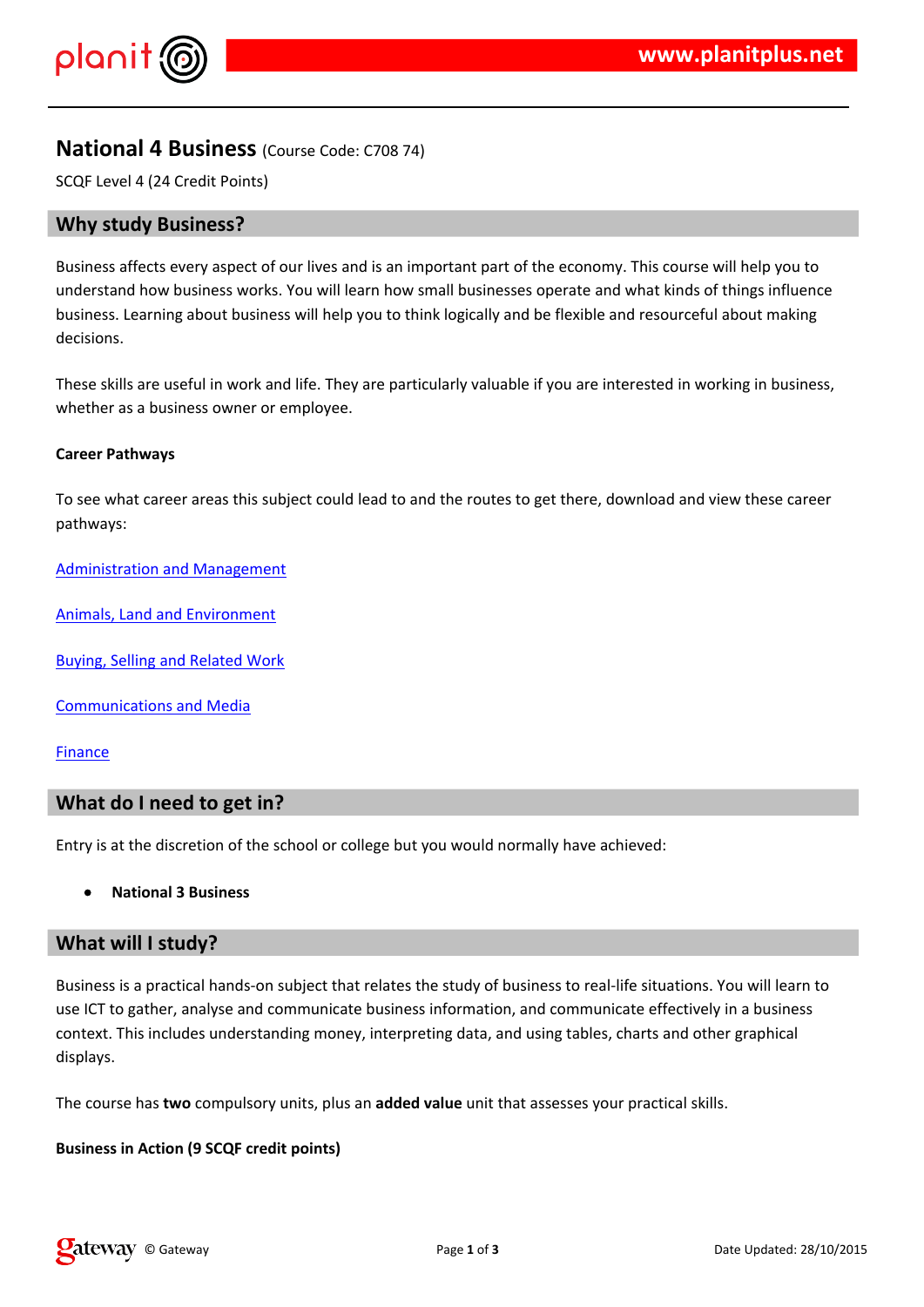

In this unit you will:

- learn how and why businesses develop and operate
- understand how businesses satisfy customers' needs
- learn how marketing, finance, operations and human resources support business planning and decisionmaking.

### **Influences on Business (9 SCQF credit points)**

In this unit you will:

- investigate stakeholders' influence on businesses
- develop your understanding of the financial, economic, competitive and social environment in which businesses operate.

#### **Added Value Unit: Business Assignment (6 SCQF credit points)**

In this unit you will:

 plan, research and produce a report that demonstrates the skills and knowledge you have gained from studying the other units.

# **How will I be assessed?**

Your work will be assessed by your teacher or tutor on an ongoing basis throughout the course. Items of work might include:

- practical work such as enterprise and employability skills
- written work research assignments and reports
- projects
- class-based exams.

You must pass both units to get the qualification.

### **Study Materials**

## **What can I go on to next?**

If you complete the course successfully, it may lead to:

#### **National 5 Business Management**

Further study, training or employment in:

- Administration and Management
- Finance